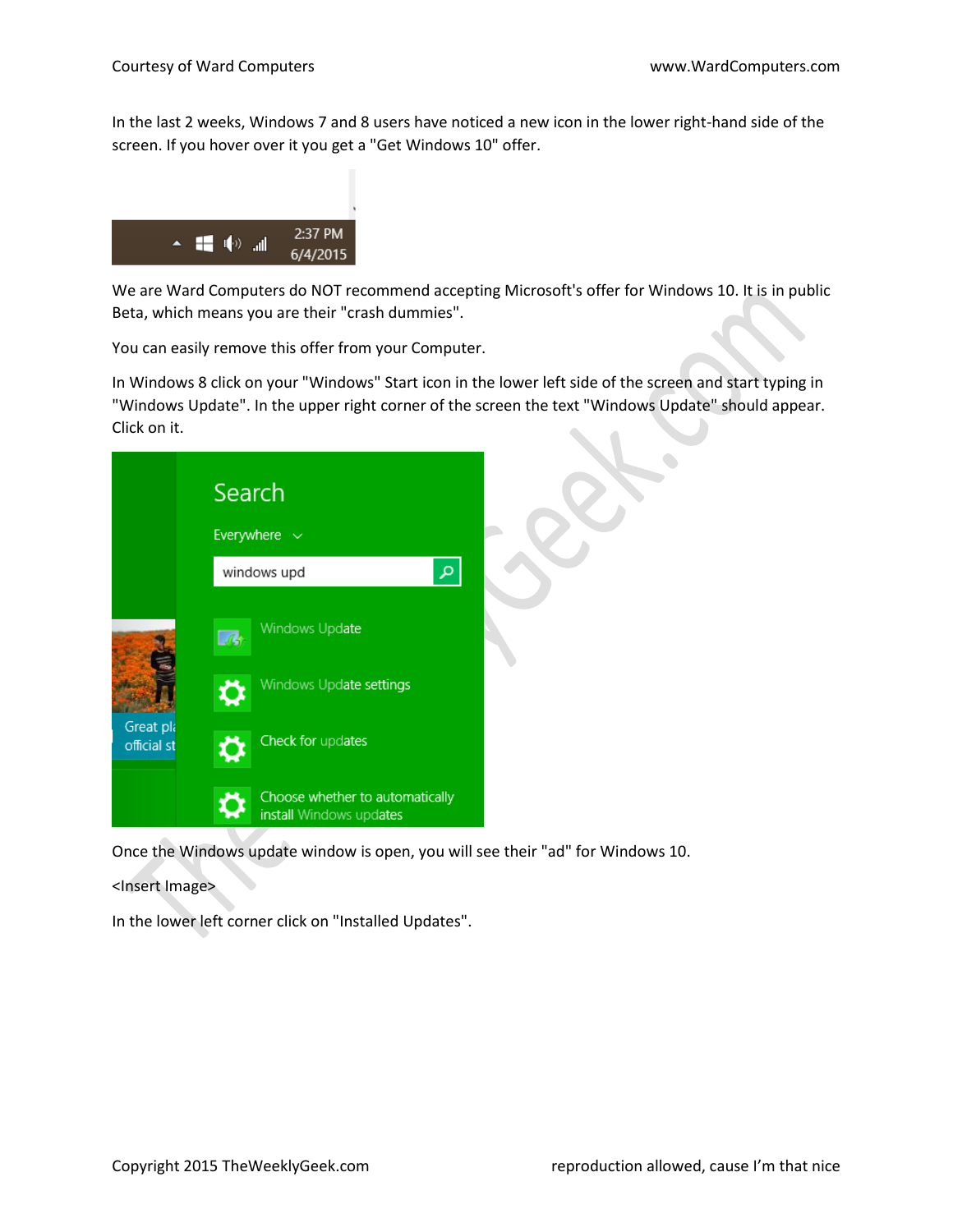See also

#### **Installed Updates**

Add features to Windows 8.1



There are several "sections" of updates. You can go to the upper right corner of the screen and in the "search" box, type in "KB3035583".

It will find "Update for Microsoft Windows (KB3035583)". Click once on it to highlight it and then at the top of your screen select the word "Uninstall". You will get a "are you sure", select "Yes".

| 39                                                                                                  |                                                                                     | <b>Installed Updates</b>                                 |         |                              | - 6                             |
|-----------------------------------------------------------------------------------------------------|-------------------------------------------------------------------------------------|----------------------------------------------------------|---------|------------------------------|---------------------------------|
| ⊛<br><b>E</b> > Control Panel > All Control Panel Items > Programs and Features > Installed Updates | ∨ C<br>Search Installed Updates                                                     | م                                                        |         |                              |                                 |
| <b>Control Panel Home</b>                                                                           | Uninstall an update                                                                 |                                                          |         |                              |                                 |
| Uninstall a program                                                                                 | To uninstall an update, select it from the list and then click Uninstall or Change. |                                                          |         |                              |                                 |
| Turn Windows features on or<br>off                                                                  | <b>Uninstall</b><br>Organize $\sim$                                                 |                                                          |         |                              | 8日 →                            |
|                                                                                                     | Name                                                                                | Program                                                  | Version | Publisher                    | <b>Installed On</b>             |
|                                                                                                     | Update for Microsoft Windows (KB2976978)                                            | <b>Microsoft Windows</b>                                 |         | <b>Microsoft Corporation</b> | 4/16/2015                       |
|                                                                                                     | Security Update for Microsoft Windows (KB3037576)                                   | <b>Microsoft Windows</b>                                 |         | <b>Microsoft Corporation</b> | 4/16/2015                       |
|                                                                                                     | Update for Microsoft Windows (KB3049508)                                            | <b>Microsoft Windows</b>                                 |         | <b>Microsoft Corporation</b> | 4/16/2015                       |
|                                                                                                     | Security Update for Microsoft Windows (KB3037579)                                   | <b>Microsoft Windows</b>                                 |         | <b>Microsoft Corporation</b> | 4/16/2015                       |
|                                                                                                     | Update for Microsoft Windows (KB3044374)                                            | <b>Microsoft Windows</b>                                 |         | <b>Microsoft Corporation</b> | 4/16/2015                       |
|                                                                                                     | Update for Microsoft Windows (KB3014442)                                            | <b>Microsoft Windows</b>                                 |         | <b>Microsoft Corporation</b> | 3/17/2015                       |
|                                                                                                     | Update for Microsoft Windows (KB3000850)                                            | <b>Microsoft Windows</b>                                 |         | <b>Microsoft Corporation</b> | 3/17/2015                       |
|                                                                                                     | Security Update for Microsoft Windows (KB3046049)                                   | <b>Microsoft Windows</b>                                 |         | <b>Microsoft Corporation</b> | 3/14/2015                       |
|                                                                                                     | Security Update for Microsoft Windows (KB3039066)                                   | <b>Microsoft Windows</b>                                 |         | <b>Microsoft Corporation</b> | 3/14/2015                       |
|                                                                                                     | Update for Microsoft Windows (KB3036562)                                            | <b>Microsoft Windows</b>                                 |         | <b>Microsoft Corporation</b> | 3/14/2015                       |
|                                                                                                     | Update for Microsoft Windows (KB3036228)                                            | <b>Microsoft Windows</b>                                 |         | <b>Microsoft Corporation</b> | 3/14/2015                       |
|                                                                                                     | Update for Microsoft Windows (KB3035553)                                            | <b>Microsoft Windows</b>                                 |         | <b>Microsoft Corporation</b> | 3/14/2015                       |
|                                                                                                     | Security Update for Microsoft Windows (KB3035132)                                   | <b>Microsoft Windows</b>                                 |         | <b>Microsoft Corporation</b> | 3/14/2015                       |
|                                                                                                     | Update for Microsoft Windows (KB3034348)                                            | <b>Microsoft Windows</b>                                 |         | <b>Microsoft Corporation</b> | 3/14/2015                       |
|                                                                                                     | Security Update for Microsoft Windows (KB3034344)                                   | <b>Microsoft Windows</b>                                 |         | <b>Microsoft Corporation</b> | 3/14/2015                       |
|                                                                                                     | Security Update for Microsoft Windows (KB3032359)                                   | <b>Microsoft Windows</b>                                 |         | <b>Microsoft Corporation</b> | 3/14/2015                       |
|                                                                                                     | Security Update for Microsoft Windows (KB3032323)                                   | <b>Microsoft Windows</b>                                 |         | <b>Microsoft Corporation</b> | 3/14/2015                       |
|                                                                                                     | Security Update for Microsoft Windows (KB3030377)                                   | <b>Microsoft Windows</b>                                 |         | <b>Microsoft Corporation</b> | 3/14/2015                       |
|                                                                                                     | Update for Microsoft Windows (KB3029803)                                            | <b>Microsoft Windows</b>                                 |         | <b>Microsoft Corporation</b> | 3/14/2015                       |
|                                                                                                     | Update for Microsoft Windows (KB3029606)                                            | <b>Microsoft Windows</b>                                 |         | <b>Microsoft Corporation</b> | 3/14/2015                       |
|                                                                                                     | Update for Microsoft Windows (KB3027209)                                            | <b>Microsoft Windows</b>                                 |         | <b>Microsoft Corporation</b> | 3/14/2015                       |
|                                                                                                     | Microsoft Corporation Parent name: Microsoft Windows                                | Support link: http://support.microsoft.com/?kbid=3035553 |         |                              |                                 |
|                                                                                                     | oМ                                                                                  |                                                          |         |                              | 2:43 PM<br>╸ӫ<br>ان<br>6/4/2015 |

You will need to reboot.

Now go back to "Windows Update" as described above and in the upper left corner click on "Check for Updates".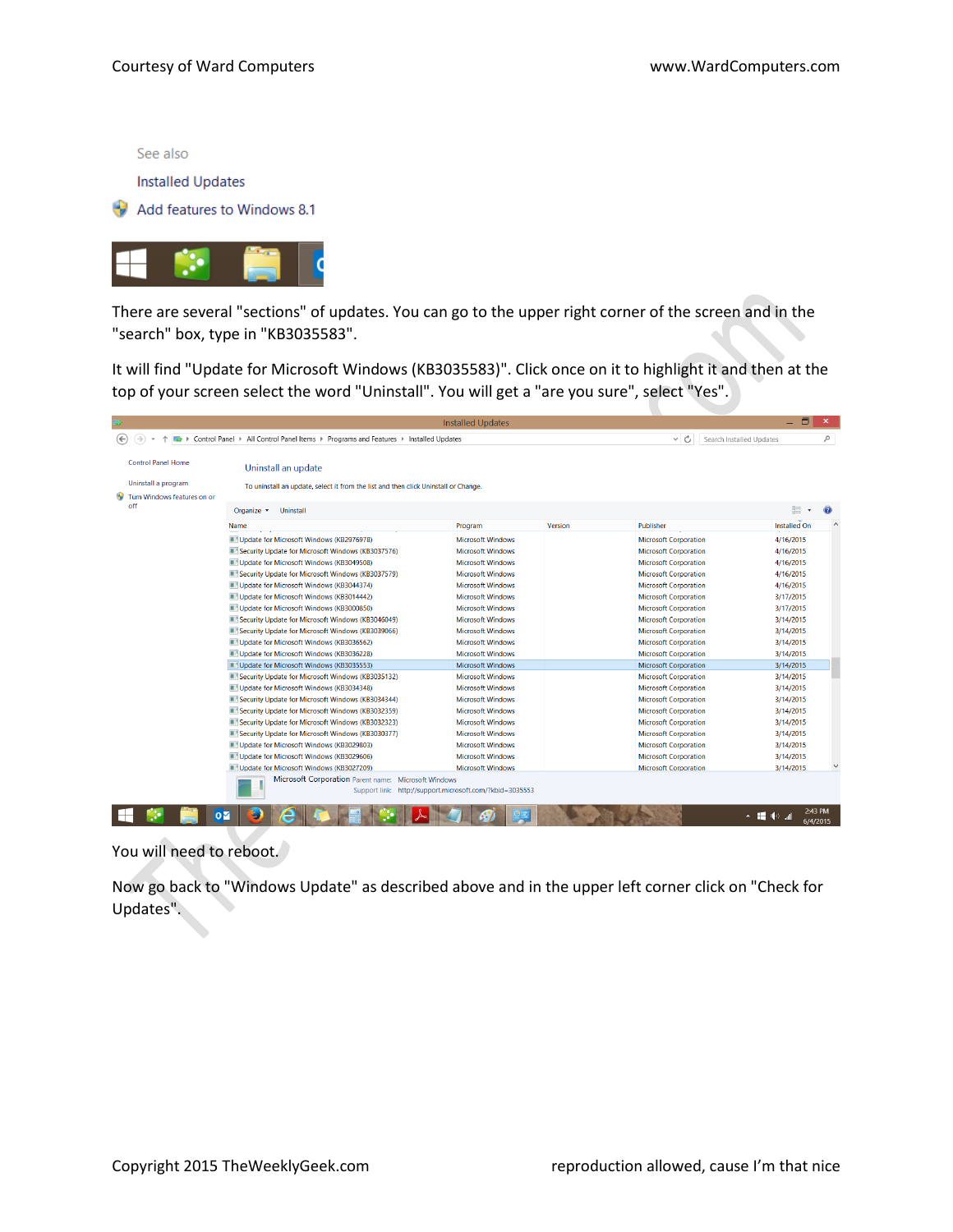| $\overline{\mathcal{L}}$            |
|-------------------------------------|
| Control Panel > All C<br>→          |
| <b>Control Panel Home</b><br>٧      |
| Check for updates                   |
| Change settings                     |
| View update history                 |
| Restore hidden updates              |
|                                     |
| Wait, wait some more, keep waiting. |

↑ 4 > Control Panel > All Control Panel Items > Windows Update  $\Theta$  +

| <b>Control Panel Home</b> | <b>Windows Update</b>          |                                                      |
|---------------------------|--------------------------------|------------------------------------------------------|
| Check for updates         |                                |                                                      |
| Change settings           |                                |                                                      |
| View update history       | Checking for updates           |                                                      |
| Restore hidden updates    |                                |                                                      |
|                           |                                |                                                      |
|                           |                                |                                                      |
|                           | Most recent check for updates: | Today at 1:33 PM                                     |
|                           | Updates were installed:        | Today at 1:34 PM.                                    |
|                           | You receive updates:           | For Windows and other products from Microsoft Update |
|                           |                                |                                                      |

Microsoft will eventually show "X Important Updates are available" where the x = a number.

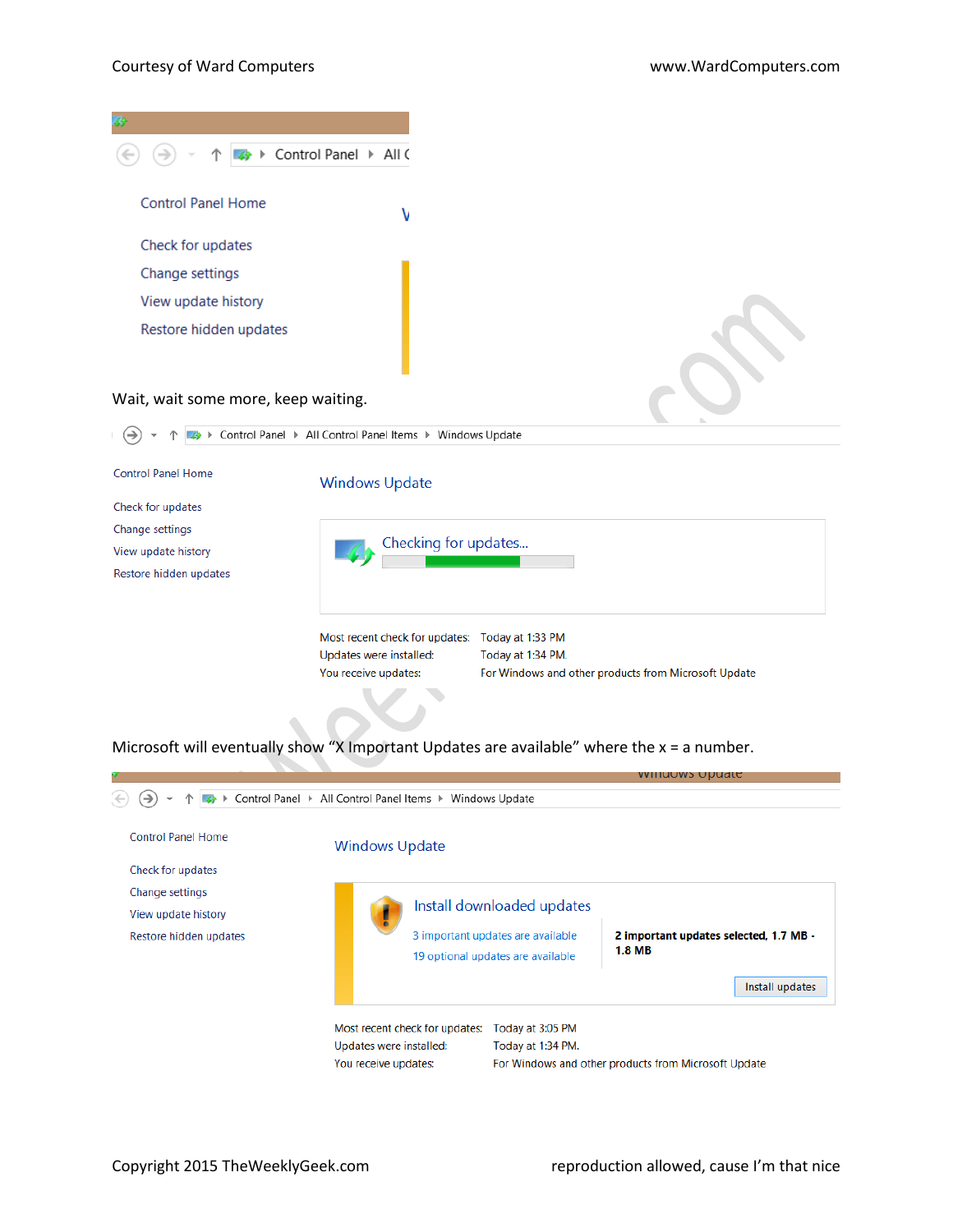The update will show up in the list again. Notice how it is an "important" update! Really? Well I guess it is Important for or to Microsoft.

|  |                           | → ↑ T < All Control Panel Items > Windows Update > Select updates to install |  |
|--|---------------------------|------------------------------------------------------------------------------|--|
|  | File Edit View Tools Help |                                                                              |  |

#### Select the updates you want to install

|               | Name                                                                          | Size            |
|---------------|-------------------------------------------------------------------------------|-----------------|
| Important (1) | Windows 8.1 (1) -<br>Update for Windows 8.1 for x64-based Systems (KB3035583) | 515 KB - 599 KB |

Click on the text "X Important Updates are available" and the individual updates will show. Deselect KB3035553 and then right-click on it and select "Hide Update"  $\bullet$ 

# Select the updates you want to install

|               | Name            |   |                                                                                            |  | Size            |  |
|---------------|-----------------|---|--------------------------------------------------------------------------------------------|--|-----------------|--|
| Important (1) | Windows 8.1 (1) |   |                                                                                            |  |                 |  |
|               | Updat           | Θ | 1 factor hanged Systems (KB3035583)<br>$M_{\rm tot}$ decays<br>Copy details<br>Hide update |  | 515 KB - 599 KB |  |

Now it will be "greyed out" and won't install, until Microsoft makes it a new update.

 $\sim$   $\sim$ 

|  |                           | → T <> All Control Panel Items > Windows Update > Select updates to install |
|--|---------------------------|-----------------------------------------------------------------------------|
|  | File Edit View Tools Help |                                                                             |

# Select the updates you want to install

 $\Delta$ 

|               | <b>Name</b>                                                                   | Size            |
|---------------|-------------------------------------------------------------------------------|-----------------|
| Important (1) | Windows 8.1 (1) -<br>Update for Windows 8.1 for x64-based Systems (KB3035583) | 515 KB - 599 KB |

You can install any other needed updates by clicking on "Install" in the lower right corner of the window. That is all there is to it for Windows 8, Windows 7 is the same however the screens look different.